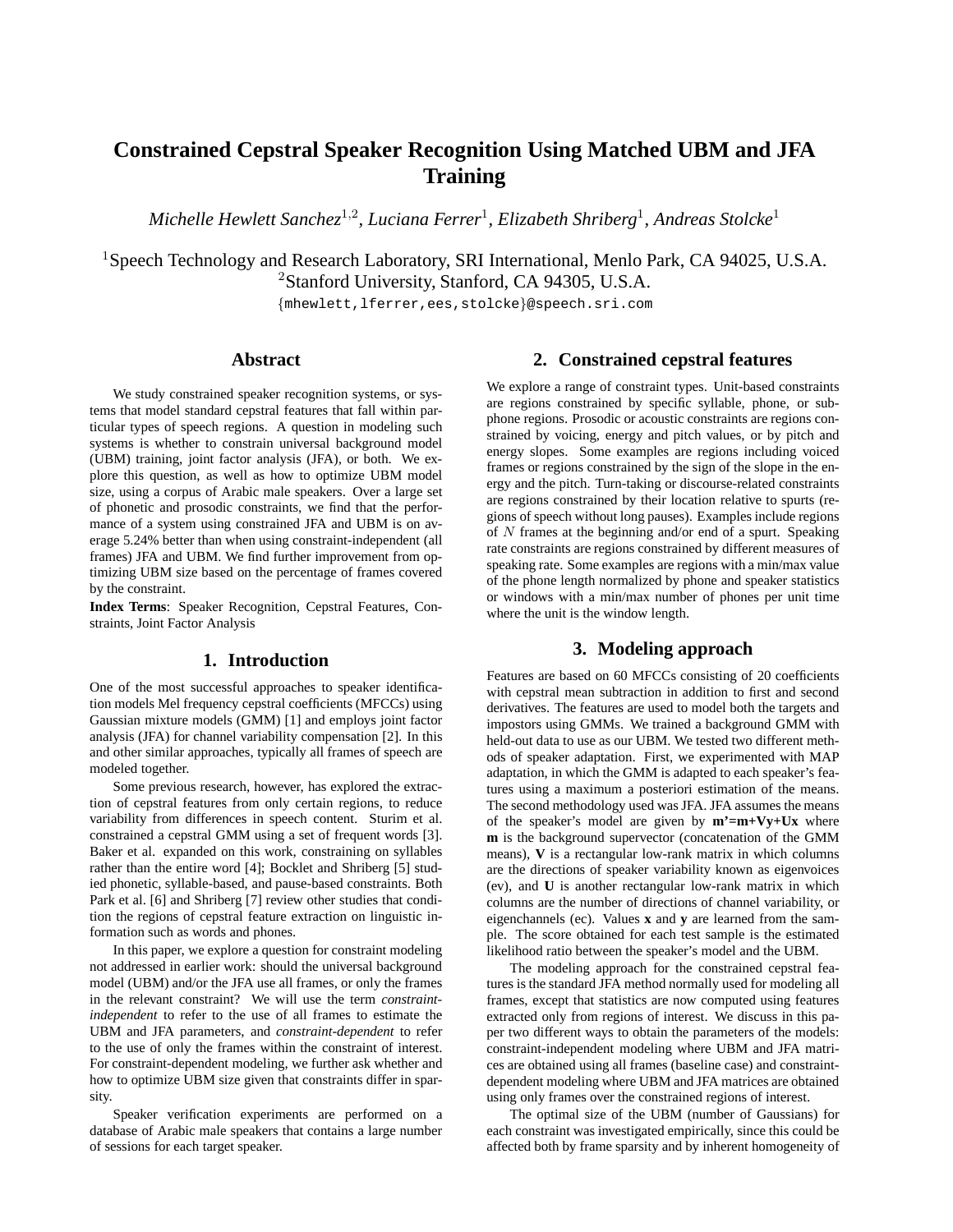the constraint. We will use the term *frequency* to refer to the percentage of frames covered by the constraint. This measure is computed with respect to all speech (nonpause) frames; the baseline in this case would be 100% or all frames of speech. Note that the frequency measure is a function of both (1) the frequency of the occurrence of the constraint, and (2) the constraint length.

The results discussed in this paper involve each constraint performance by itself not in combination with the all-frame baseline. In this paper, we explore each constraint on its own since our goal is to understand the UBM and JFA parameters and how they are affected by the frequency of the constraint. Our end goal is to investigate the performance of one or more constraints in combination with the baseline.

# **4. Datasets**

The male Arabic database is composed of data from several sources. IntelCenter (IC) provided both audio and video samples of 57 Arabic male speakers with as many as 51 sessions each. The GALE Broadcast News (BN) data, contains 2124 male speakers with as many as 80 sessions each [8]. These two datasets were used because of the large number of sessions for each speaker. Since the GALE database was not originally designed for speaker recognition, we further processed the data to assure the accuracy of target speaker labels for our experiments. The Mixer corpus as provided by NIST for the 2004 and 2005 Speaker Recognition Evaluations (SRE04 and SRE05) and LDC data in various Arabic dialects were also used. Together, the NIST and LDC corpora provided 135 male speakers with a total of 257 sessions. We limit this study to male speakers, both because of data availability, and because stateof-the-art systems use gender-dependent modeling techniques that would have added complexity to the experiments.

The target speakers were chosen from the IC and GALE BN databases. There were eight target speakers from IC that had at least 14 sessions each, and 35 target speakers from GALE that had at least 16 sessions each and for which we were confident of the speaker identity. The remaining speakers not used as targets were split for use as impostors and for UBM and JFA parameter training. The UBM used only one or two sessions for each of 1224 speakers, while for JFA training we chose 142 of those speakers which had at least 6 sessions each. The remaining speakers were used to create impostor samples against the target speakers, using 525 speakers for development and 524 for evaluation. The Z-normalization and T-normalization matrices (ZTNORM) were selected from the same speakers used for the UBM, but selecting only one session for each speaker. The GALE data made up 90% of the data used to train the UBM, JFA, and ZTNORM. The remaining 10% came from the small amount of Arabic LDC and NIST data.

# **5. Experiments**

## **5.1. Task setup**

We created five models for each of the target speakers using approximately 120 seconds from each of three different sessions. Test samples are given by 30-second snippets randomly selected from the available target and impostor sessions. We chose not to use all snippets from each session to avoid having highly correlated samples that might lead to biased results. We tested each of the models against all other available sessions for the particular target speaker. We also tested each of the models against all



Figure 1: *Performance of baseline system.*

the impostor samples and other target speakers. For each model in this task, this results in an average of 20 target samples and 1700 impostor samples.

#### **5.2. Baseline all-frame system**

We performed a large number of calibration experiments including comparing MAP to JFA, comparing using no normalization to ZT-normalization (Z-normalization followed by Tnormalization), and varying the UBM size. The goal of these experiments was to obtain the best possible baseline for comparison purposes. Figure 1 shows our calibration experiments on the baseline system. We use the traditional NIST minimum detection cost function (DCF) as our performance measure (9.9 $\times$ P<sub>fa</sub>+P<sub>miss</sub>, P<sub>fa</sub> is false alarm probability, P<sub>miss</sub> is miss probability). We chose this performance measure instead of equal error rate (EER) because it operates at a higher miss rate, which gives more target errors since the number of target samples is much smaller than the number of impostor samples.

Both JFA and ZTNORM give large gains. Experiments were performed on the baseline system to find the optimal JFA parameters: 100 eigenchannels (ec) and 100 eigenvoices (ev). The performance of our system was optimal using JFA and ZT-NORM for a UBM size of 512. The corresponding EERs range from 7.6% to 0.93%. Based on SRI's performance on NIST SRE10 [9], we believe that this baseline is close to the state of the art for cepstral systems.

#### **5.3. Constraint-independent systems**

A constraint-independent system uses all frames (as in the baseline system) to train the UBM. This method was tried with both MAP and constraint-independent JFA, which also uses all frames to train the JFA matrices, with and without ZT-NORM. Our hypothesis was that if one trains the UBM with all frames, then the UBM size will need to be large to account for a constraint with a small frequency. We obtained the constraint-independent results for 104 different constraints ranging in frequencies from 0.17% to 38.52%. We ran experiments on all of the constraints for six different sizes of the constraint-independent UBM: 32, 64, 128, 256, 512, and 1024 Gaussians. Over all constraints, the optimal performance was found using UBM size of 512 with constraint-independent JFA and ZTNORM, as it was for the baseline. We will use this as our baseline system for each constraint. We did not try 2048 Gaussians because models with even larger number of Gaussians are often not practical due to the time it takes to train and evaluate them.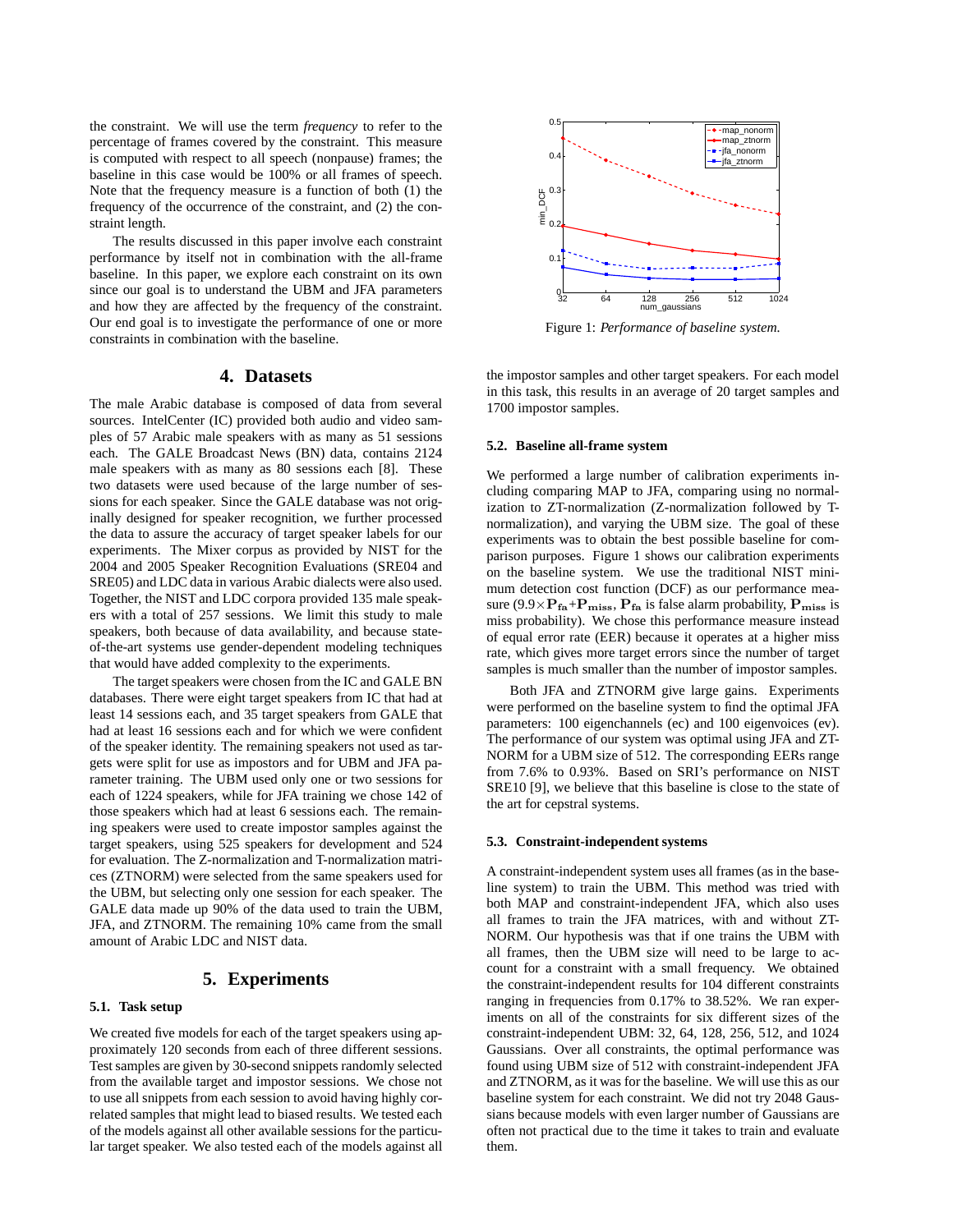

Figure 2: *Constraint-independent versus constraint-dependent results for* (a) *Arabic phone* H *(unvoiced pharyngeal fricative) and* (b) *all Arabic syllables with* k *phone (unvoiced velar stop).*

#### **5.4. Constraint-dependent systems**

A constraint-dependent system uses only the frames selected by a given constraint to train the UBM. This method was tried with both MAP and constraint-dependent JFA, which likewise uses only selected frames in training the JFA matrices, with and without ZTNORM. Our hypothesis was that if one trains constraint-specific UBMs, then the model size suitable for representing the infrequent constraint should be smaller than when the UBM is trained on all frames. We obtained the constraintdependent results for the same 104 constraints as before. We ran experiments for five different sizes of the constraint-dependent UBM: 32, 64, 128, 256, and 512 Gaussians. We did not try 1024 Gaussians for two reasons. First, since the constraintindependent systems were optimal with a size of 512 Gaussians, we would not expect the optimal constraint-dependent UBM to exceed this size. Second, most of the constraints show degradations for the constraint-dependent system when the UBM size reaches 512.

Figure 2 shows constraint-independent results and constraint-dependent results for various UBM sizes, for two of the constraints. In all cases, JFA was used and ZTNORM is applied to scores. The name and frequency of each constraint are given in the figure. The dotted horizontal lines show the best DCF achieved using the constraint-independent UBM. Both phone *H* (unvoiced pharyngeal fricative) and all syllables containing *k* phone (unvoiced velar stop) show significant gains when using the constraint-dependent method. These cases are representative of most other constraints, except for very infrequent constraints for which the constraint-dependent model is not robust. Furthermore, most of the very frequent constraints do not show significant gains over the baseline system since, for frequent constraints, the resulting models behave much like the constraint-independent baseline system, which uses all frames. The most significant gains from the constraint-dependent approach are obtained in the frequency range between 2% and 20%.

On average over all constraints, the optimal performance was found using the constraint-dependent approach with a UBM of size 256. This performance is 5.24% better than the average performance of the constraint-independent approach with optimal UBM size of 512. These results support the original idea that the size needed for the UBM for a sparse constraint with constraint-dependent modeling is smaller than that needed with constraint-independent modeling.

We also tried using a constraint-independent UBM and constraint-dependent JFA matrix for each constraint. This approach did not perform as well as constraining both the UBM and the JFA, so we did not investigate it further.



Figure 3: *Average gain for constraint-dependent system with JFA used for analysis.* Freq. *is maximum frequency in each bin and* Quant. *is number of constraints in each bin.* ng=xxxx *shows the optimum number of Gaussians used for the UBM when this optimum was not* 0256*.*

#### **5.5. Analysis**

When using a constraint-dependent UBM model of size 256 with JFA, some constraints degraded with respect to using a constraint-independent UBM of size 512. Therefore, we investigated ways to vary the number of Gaussians depending on the frequency of the constraint. We split or binned the constraints based on their frequencies on a log scale. The dotted line in Figure 3 shows the gain for the 10 different frequency bins, over the baseline using a constraint-dependent UBM of size 256. Each tick on the x-axis shows the maximum value of the frequencies that bin holds (Freq.). For example, 1 represents frequencies 0-1%, 1.5 represents frequencies 1-1.5%, and so forth. The number of constraints in each bin (Quant.) is labeled below the frequencies. The figure shows degradations for very low and very high frequencies.

To see whether degradations could be avoided by choosing different UBM sizes based on the constraint frequency, we chose the best size of the constraint-dependent UBM for each bin of frequencies and compared its performance with that of the fixed 256-Gaussian constraint-dependent UBM. The solid line in Figure 3 shows the gain over the baseline when choosing the optimal size of the constraint-dependent UBM for each bin. For constraints with frequencies less than 1.0%, choose a UBM size of 64 Gaussians; for frequencies between 1.0% and 2.3%, use 128; for frequencies greater than 25.6%, use 512. Otherwise, choosing a UBM size of 256 is optimal. This set of UBM sizes obtained as a function of the frequency always achieves positive gains over the baseline.

## **5.6. Optimizing UBM size for constraint-dependent systems**

The described method to find the optimal UBM size for each constraint gives optimistic results since decisions are made based on all constraints within a frequency bin and applied to those same constraints. Consequently, we propose a fair method for finding the UBM sizes as a function of the frequency.

The 104 constraints were randomly split equally into two groups so that the information obtained for group 1 could be used on group 2 and vice versa. We inspected scatter plots for each group of constraints with the gains over the baseline versus the frequency on a log scale for each of the five different UBM sizes. These scatter plots have a somewhat quadratic shape. Hence, for each UBM size and each group of constraints, we calculate quadratic regression curves. Figure 4 shows the five